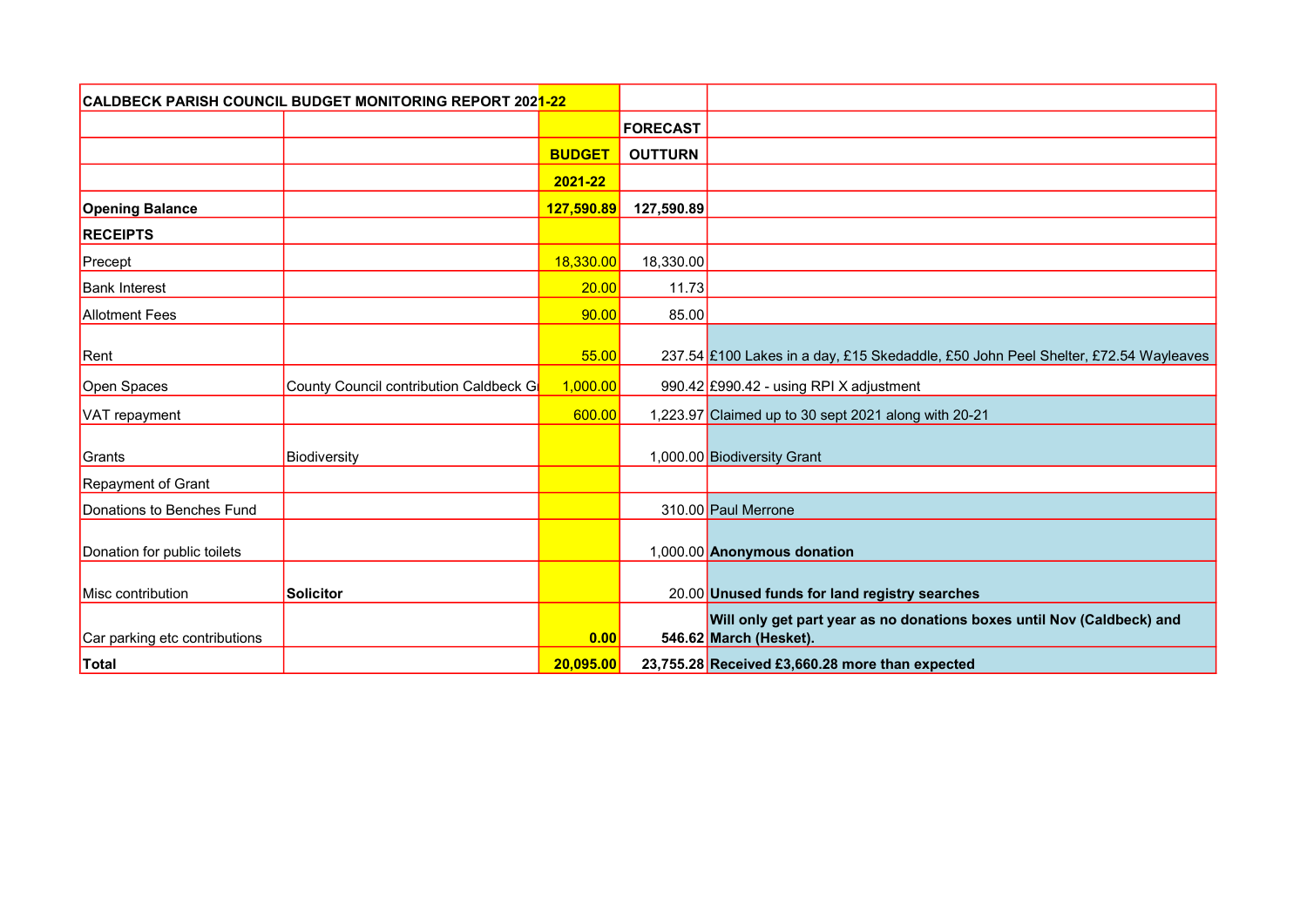| CALDBECK PARISH COUNCIL BUDGET MONITORING REPORT 2021-22 |                                                        |               |                     |                                                                                                    |
|----------------------------------------------------------|--------------------------------------------------------|---------------|---------------------|----------------------------------------------------------------------------------------------------|
|                                                          |                                                        |               | Final               |                                                                                                    |
|                                                          |                                                        | <b>BUDGET</b> | <b>OUTTURN</b>      |                                                                                                    |
|                                                          |                                                        | 2021-22       |                     |                                                                                                    |
| <b>PAYMENTS</b>                                          |                                                        |               |                     |                                                                                                    |
| Administration                                           |                                                        |               |                     |                                                                                                    |
|                                                          | Clerk's Salary                                         | 4,400.00      | 5,457.22            | Increased to £5,500 to cover increased hours                                                       |
|                                                          | <b>Clerk's Expenses</b>                                | 500.00        | 313.05              |                                                                                                    |
|                                                          | <b>Audit Fees</b>                                      | 250.00        | 290.00              | £50 internal and £200 + VAT external auditors                                                      |
|                                                          | <b>CALC Subscription</b>                               | 200.00        | 196.48              |                                                                                                    |
|                                                          | Data Protection annual fee                             | 35.00         | 35.00               |                                                                                                    |
|                                                          |                                                        |               |                     | £84 cheque yet to be presented. Room costs lower than budgeted and May meeting was                 |
|                                                          | Meeting Room Hire                                      | 140.00        |                     | virtual                                                                                            |
|                                                          | <b>HSBC</b> bank charges                               |               | 20.00               | Introduced charges as of 1st Nov 2021                                                              |
|                                                          | <b>Budget consultation</b>                             |               |                     |                                                                                                    |
|                                                          | Training fees. Commons Reg'n. APM expenses             | 60.00         | 60.00               | Contribution for new Clerk's CiLCA training. Training cancelled now autumn 2022                    |
|                                                          |                                                        |               |                     | In May 2022 there will be elections for new unitary authority but Caldbeck elections aren't        |
|                                                          |                                                        |               |                     | due until 2023. Next General Election May 2024. Will need to wait to see if Cumberland             |
| Election                                                 |                                                        |               |                     | hrlps with local council election costs                                                            |
| Insurance                                                |                                                        | 400.00        | 352.15              |                                                                                                    |
| <b>Sub Total</b>                                         |                                                        | 5,985.00      | 6,723.90            | £84 cheque yet to be presented                                                                     |
|                                                          |                                                        |               |                     |                                                                                                    |
| <b>Parish Maintenance</b>                                |                                                        |               |                     |                                                                                                    |
| Open Spaces                                              | Grass Cut/Maint Caldbeck Green                         | 2,100.00      | 2,101.00            |                                                                                                    |
|                                                          | <b>Grass Cutting/Maint Hesket Green</b>                | 1,000.00      | 847.00              | Grant of £1,000- £378.48 spent on timber, £546 boardwalks. Additional monies spent                 |
|                                                          | Biodiversity                                           |               | 924.48              | as part of grass cutting                                                                           |
|                                                          | Hedge cutting                                          |               |                     |                                                                                                    |
|                                                          | <b>Sign Post</b>                                       | 200.00        |                     | No expenditure                                                                                     |
|                                                          | Fellview School grass cutting contribution             | 200.00        |                     | No expenditure                                                                                     |
|                                                          | Outside Repairs/Maintenance, inc grass cut School Hill | 300.00        | 288.00              |                                                                                                    |
|                                                          | St Kentigern's PCC for Churchyard                      | 750.00        | 750.00              |                                                                                                    |
|                                                          |                                                        |               |                     |                                                                                                    |
|                                                          | Winter road maintenand Snow clearance minor roads      |               | 115.57              |                                                                                                    |
| Benches Fund                                             | Benches: J W Trust, Steadman and Bowen                 | 100.00        |                     | No expenditure                                                                                     |
| Allotments                                               |                                                        | 90.00         | 90.00               |                                                                                                    |
| Parish Plan/Website                                      |                                                        | 100.00        | 90.00               |                                                                                                    |
| <b>Disabled Toilet</b>                                   |                                                        |               |                     |                                                                                                    |
|                                                          |                                                        |               |                     |                                                                                                    |
| <b>New functions</b>                                     |                                                        |               |                     |                                                                                                    |
| Lengthsman                                               |                                                        | 4,000.00      | 3,586.66            | £413.34 under contracted amount                                                                    |
|                                                          | Caldbeck Public Toilets Transferred from Allerdale     | 2,600.00      | 1,685.74            | Budget allowed £50/wk for labour&materials. No charges April to June and Val cheaper<br>than Orian |
|                                                          |                                                        |               |                     |                                                                                                    |
|                                                          |                                                        |               |                     |                                                                                                    |
| <b>Street Lighting</b>                                   | Solar Bollard and other costs                          |               |                     |                                                                                                    |
|                                                          | Car park maintenance                                   |               | 400.40              | <b>Signs, Lock</b>                                                                                 |
| Contingencies                                            | Public Toilets & Street Lighting                       | 1,000.00      |                     | No expenditure                                                                                     |
| <b>Sub Total</b>                                         |                                                        | 12,440.00     | 10,878.85           |                                                                                                    |
| <b>Grants to Local Organisations</b>                     |                                                        |               |                     |                                                                                                    |
| s26                                                      | Northern Fells Group Minibus                           | 300.00        | 300.00              |                                                                                                    |
| s142                                                     | <b>CAB Allerdale</b>                                   | 50.00         | 50.00               |                                                                                                    |
| s137 Payments                                            | Great North Air Ambulance                              | 200.00        | 200.00              |                                                                                                    |
|                                                          | <b>First Responders</b>                                | 70.00         | 70.00               |                                                                                                    |
|                                                          | British Legion Poppy Wreath                            | 20.00         | 20.00               |                                                                                                    |
| <b>Sub Total</b>                                         |                                                        | 640.00        | 640.00              |                                                                                                    |
| <b>National Park Land</b>                                |                                                        |               |                     |                                                                                                    |
| <b>Sales</b>                                             | Professional advice                                    |               |                     |                                                                                                    |
|                                                          |                                                        |               |                     |                                                                                                    |
|                                                          |                                                        |               |                     |                                                                                                    |
| <b>Affordable Housing</b>                                | Professional advice/Fees for pre planning              |               |                     | Not yet clear if any affordable housing project will move to the next stage.                       |
|                                                          |                                                        |               |                     |                                                                                                    |
| VAT                                                      |                                                        | 750.00        |                     | Included VAT in individual lines as need to pay as invoices received                               |
|                                                          |                                                        |               |                     |                                                                                                    |
| <b>Total excl Hesket Lonning</b>                         |                                                        |               | 19,815.00 18,242.75 | £1,488.25 under budget                                                                             |